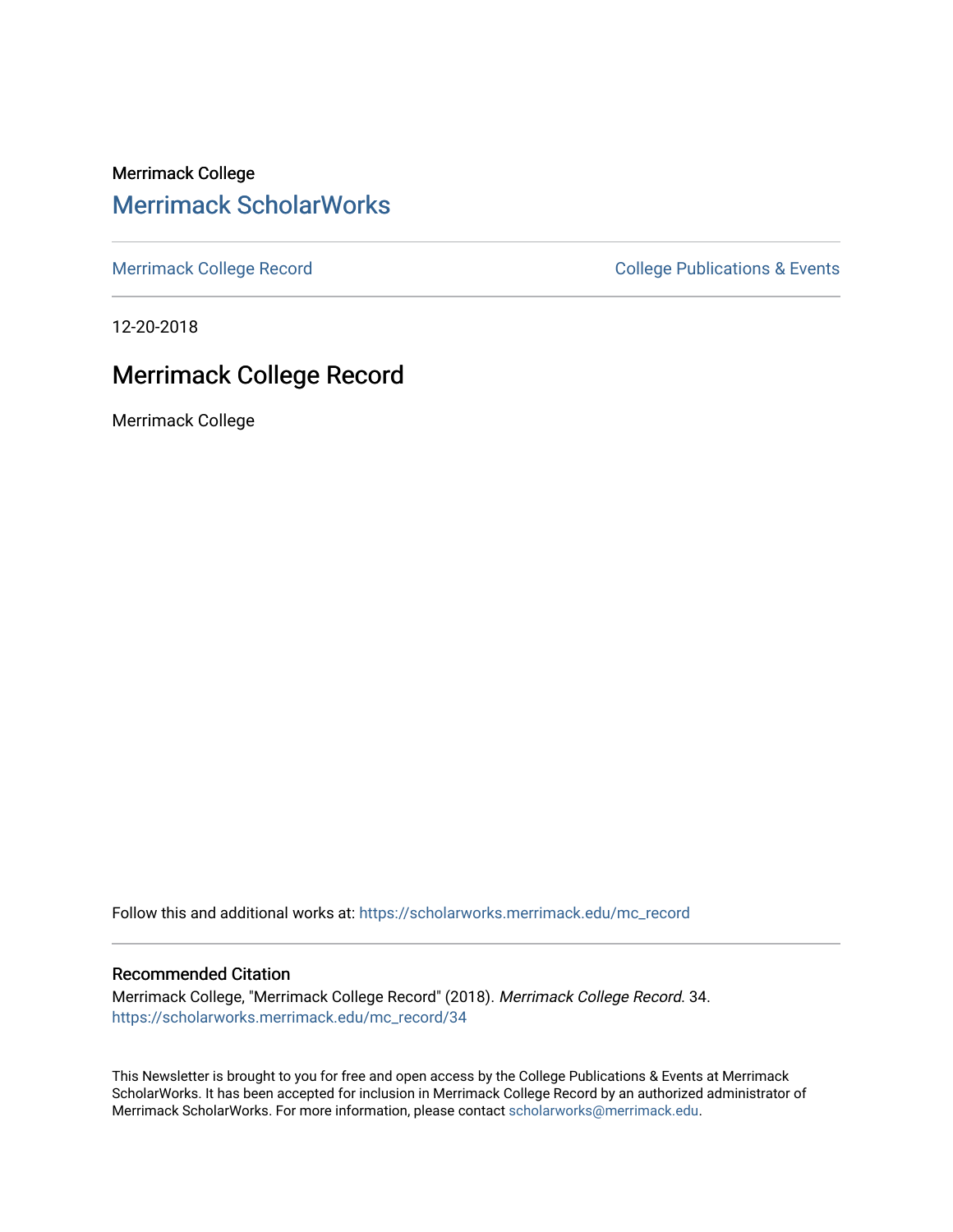

### **A Holy and Happy Christmas to End a Wonderful 2018**

#### Colleagues,

Advent is upon us, and Christmas a few short days away. As we conclude this semester and



finish 2018 — a year of great accomplishment for the Merrimack College community — I wish you all the joy of this season as we prepare to celebrate with loved ones the birth of Jesus Christ.

St. Augustine, our patron, urged us to be festive at Christmas. In one of his surviving holiday sermons, he tells his congregation, "With yearly ceremony, therefore, we celebrate this day, which saw the fulfillment of the prophecy: 'Truth is sprung out of the earth, and justice hath looked down from heaven.'"

I hope you will take time to reflect on the tremendous achievements we have made as a community during 2018,

#### including:

- Being named a top-50 and "Most Innovative" institution by U.S. News, and one of the 10 "Most Transformative" schools in the country by Money.
- Enrolling more than 1,110 first-year students, our largest class ever.
- Winning the Division II National Championship in men's lacrosse.
- Opening the Dr. Alfred L. Arcidi Center.
- The first outdoor commencement in our new Duane Stadium.
- Accepting an invitation to join the Northeast Conference of NCAA Division I.
- Being designated an Apple Distinguished institution.
- Exceeding the goal of our Together for Good capital campaign with a year left to go.

We all should be so proud of the work our faculty, staff, trustees, alumni and friends have done to create a culture of success for all of our students, who trust us to shape their minds and hearts and help them build the foundations of lives of humanity and accomplishment.

Please remember in your prayers those in our community for whom 2018 brought challenges — especially in Lawrence, Andover and North Andover, still recovering from the explosions and fires of September — in the hope that we will all share a brighter, more joyful 2019.

I wish you peace, joy and a restful time with loved ones this holiday season, and hope to see each of you at the many events we hold on campus to mark the birth of our Savior and celebrate the strength of our community. A very merry Christmas, and a happy, healthy New Year.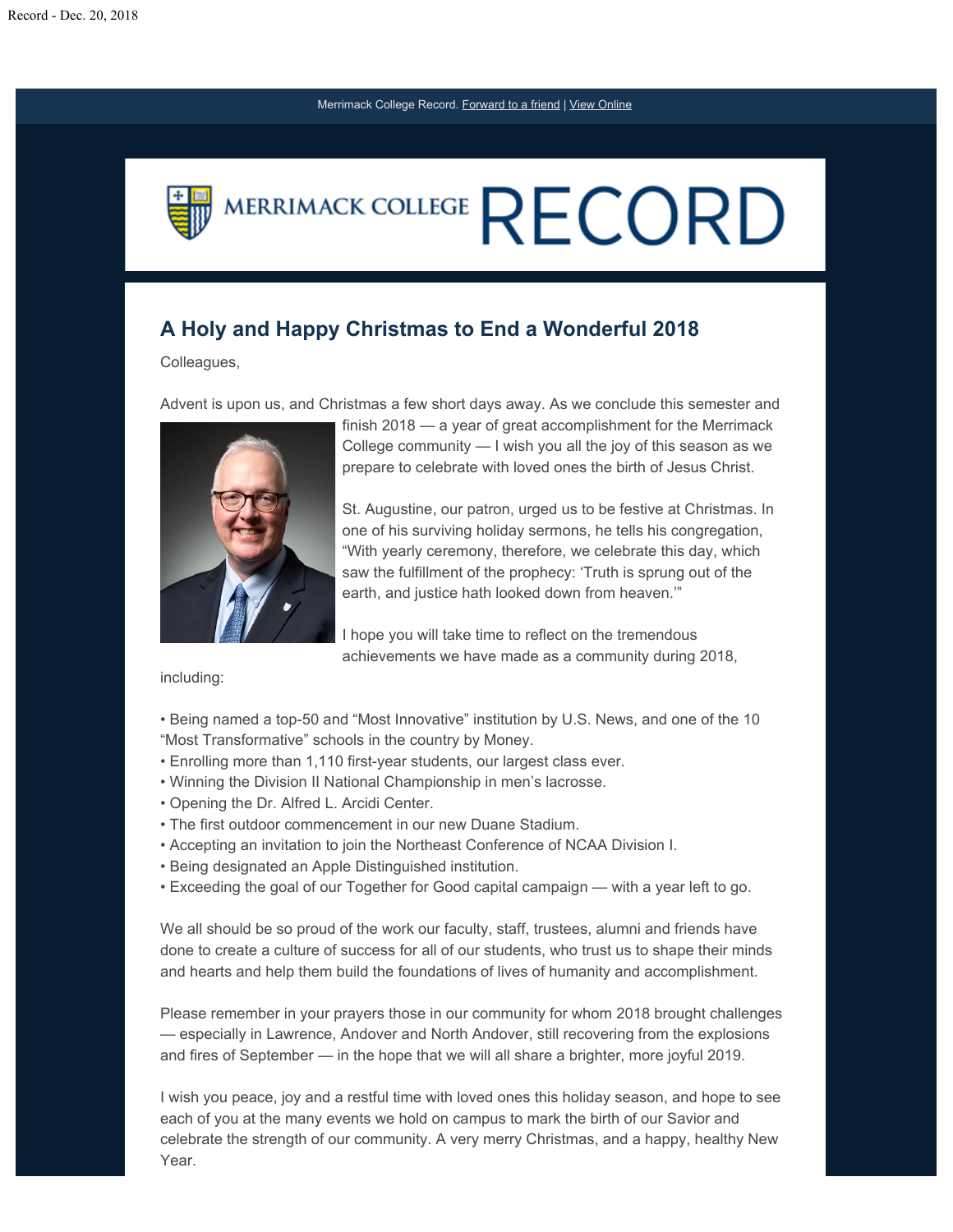God bless,

Christopher E. Hopey, Ph.D. President

## **College Celebrates Anniversary of Fr Ray's Vows, Ordination**



**Father Raymond Dlugos celebrates his anniversary Mass in the Collegiate Church of Christ the Teacher.**

Merrimack College honored Rev. Raymond Dlugos, O.S.A., vice president of mission and ministry, this week for reaching 40 years as an Augustinian Friar and 35 years as a priest, including a decade serving the college and the wider community.

The celebration for Father Ray began with Mass at the Collegiate Church of Christ the Teacher followed by a lunch attended by more than 300 faculty, students, trustees, administrators and friends. Speaker after speaker described Father Ray as someone they could turn to in good times and bad.

President Christopher Hopey noted that when there's a crisis involving students or families, he reaches out first to Father Ray.

"There is not a better human being in the world when things are tough than Father Ray," said President Christopher Hopey. "All I have to say is 'Ray, I need you,'" and the friar is at his side, the president said.

"You have spent 40 years as an Augustinian, 35 years as a priest and 10 years as my friend," he said.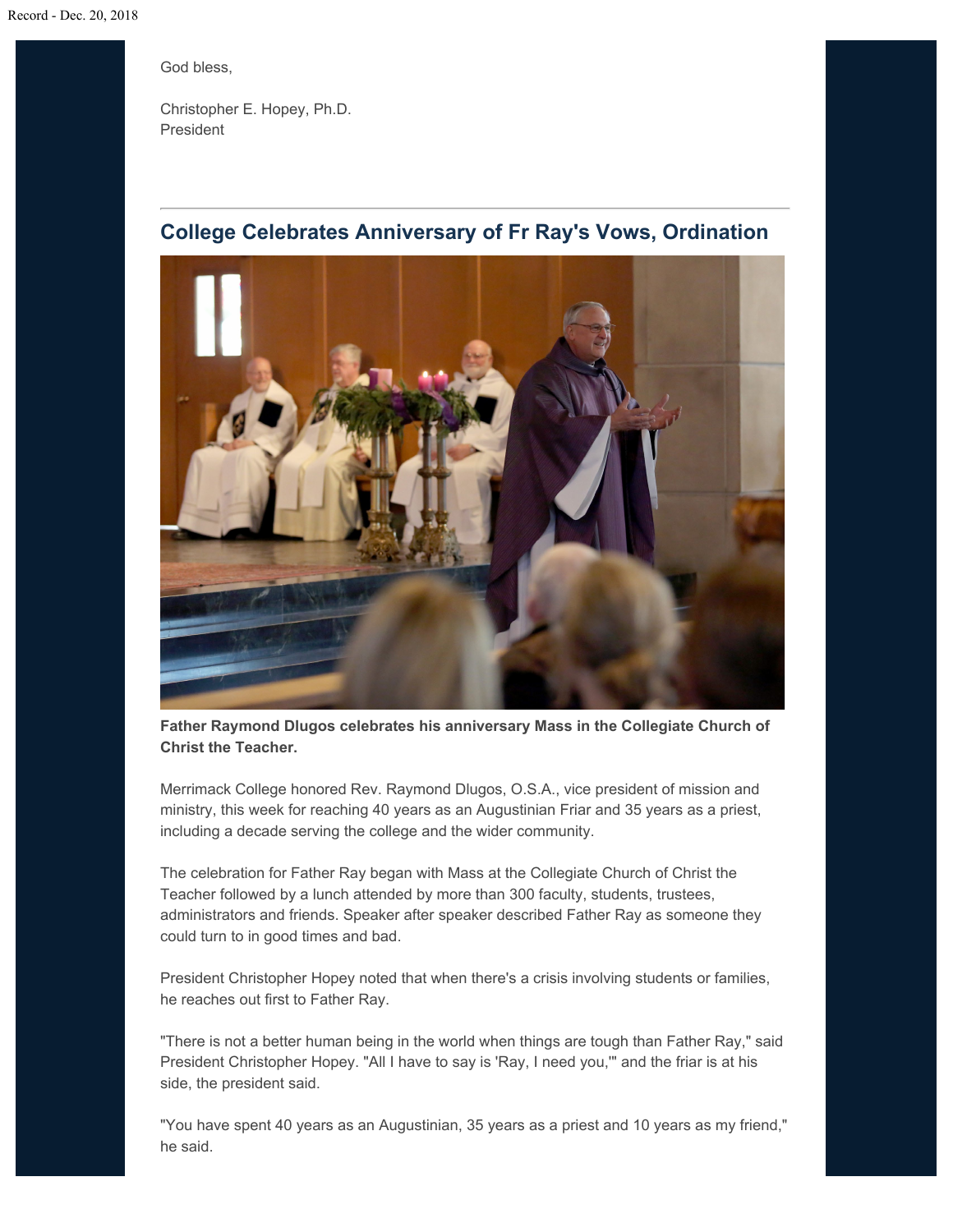In his roles as vice president, prior of St. Ambrose Friary and priest at Merrimack, Father Ray is involved with many students. Harrison McClellan, a sophomore in the college's Austin Scholars living-learning community, recalled receiving guidance from Father Ray during "a pretty rough patch."

"When many people had lost faith in me and I had lost faith in myself, Father Ray was there and willing to talk to me — but he did not pull any punches when he disagreed with something I was doing," McClellan recounted. "He is a very kind and generous human being."

In a lighter moment, women's field hockey captain and All-American Mary McNeil and her teammates presented the honored guest with the NCAA field hockey rulebook. As team chaplain, Father Ray says he plans to cheer loud enough to be ejected from a game and wants to know exactly how, she explained. The audience at the Sak erupted in laughter.

"He is at our games rain or shine," said McNeil.

Father Ray spoke last, thanking the attendees and organizers. He ended by assuring students they are valued no matter how explicitly religious they may seem to themselves. "See if you can believe," he urged. "Believe in yourself and believe in each other."

Honored as well for his work creating Hands to Help, a Lawrence community service program at St. Mary of the Assumption Church, Father Ray also assists with weekend Masses at St. Michael Church in North Andover and St. Augustine Church in Andover.

#### **Karen Ryan Named Dean of School of Liberal Arts**

Karen L. Ryan will join Merrimack College as the dean of its School of Liberal Arts. She begins July 1.

"After a nationwide, inclusive and collaborative search process, Merrimack College has

chosen Karen Ryan to shepherd our School of Liberal Arts into what promises to be a very bright future," said Provost Allan Weatherwax. "Her record of program development, experience in building relationships within and across schools, and fierce devotion to liberal arts education will serve Merrimack extraordinarily well."

Ryan, former dean of the College of Arts and Sciences at Stetson University, is a professor of Slavic languages and literature. She holds a Ph.D. and M.A. from the University of Michigan and a B.A. from Cornell University, and before Stetson, taught at the University of Virginia, Iowa State University and Williams College.



President Christopher Hopey said Ryan will continue to build Merrimack's record of momentum and success. "Dr. Ryan has the brilliance, creativity and perseverance to create boundless opportunities for our students and faculty in the liberal arts, and we are pleased she has chosen to join us on our trajectory."

As dean at Stetson, Ryan oversaw recruitment of 50 faculty members over five years and created several graduate and undergraduate programs, ultimately overseeing 19 departments and six interdisciplinary programs. She created and stewarded external partnerships for experiential education placements, and championed cross-college relationships with her